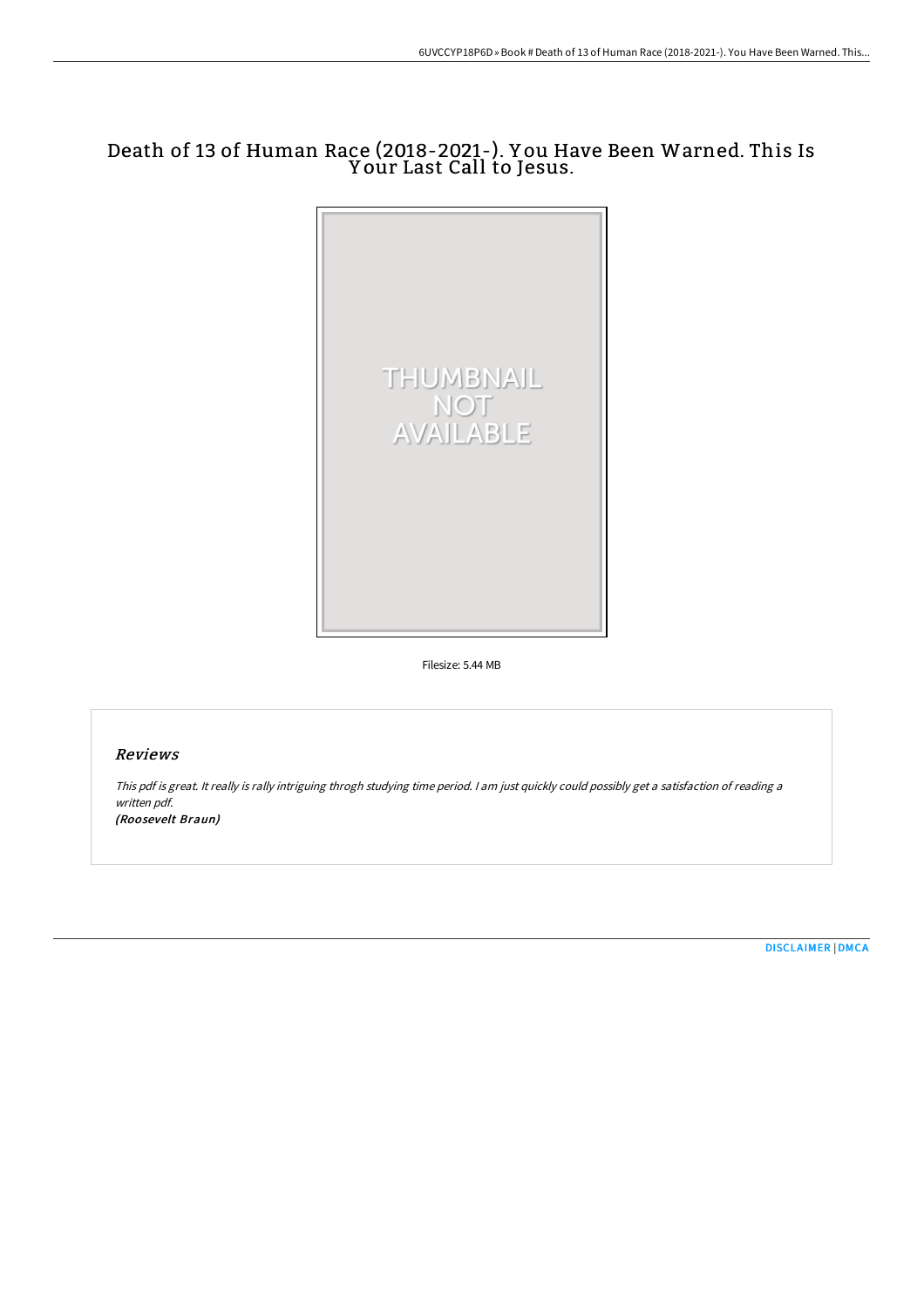## DEATH OF 13 OF HUMAN RACE (2018-2021-). YOU HAVE BEEN WARNED. THIS IS YOUR LAST CALL TO JESUS.

## ⊕ **DOWNLOAD PDF**

CreateSpace Independent Publishing Platform. Paperback. Condition: New. This item is printed on demand. 376 pages. Dimensions: 11.0in. x 8.5in. x 0.8in.The invisible war is over. I believe the S. Coming is within the next few years if not this year of 2018-. It started in WWII when Satan tried to stop Israel from being born by trying to kill all the Jews. That was the only reason he started the war. When that failed he tried Communism against the Church (Isaiah 14: 29), when that failed he tried Islam against the Church in the invisible war, when that failed he tried the pedophile scandal, a scandal the Lord Jesus warned us about in Mathew chpt 18: 6, 7. as the S. Coming unfolded starting in WWII until today 2018. God said that He will kill 13 of the human race in Rev chpt 9 using the invisible Angels from the Euphrates river. REv 9: 14: Saying to the sixth Angel which had the trumpet, Loose the four Angels which are bound in the great river Euphrates. 15: And the four Angels were loosed, which were prepared for an hour, and a day, and a month, and a year, for to slay the third part of men. 16: And the number of the army of the horsemen were two hundred thousand thousand: and I heard the number of them. Those killed are the Taken of Mathew chpt 24: 39-42, 39: And knew not until the flood came, and took them all away: so shall also the coming of the Son of man be. 40: Then shall two be in the field; the one shall be taken, and the other left. 41: Two women shall be grinding at the mill: the one shall be taken, and the other left. 42: Watch therefore...

 $\overline{\text{pos}}$ Read Death of 13 of Human Race [\(2018-2021-\).](http://www.bookdirs.com/death-of-13-of-human-race-2018-2021-you-have-bee.html) You Have Been Warned. This Is Your Last Call to Jesus. Online  $\overline{\phantom{a}}^{\rm ps}$ Download PDF Death of 13 of Human Race [\(2018-2021-\).](http://www.bookdirs.com/death-of-13-of-human-race-2018-2021-you-have-bee.html) You Have Been Warned. This Is Your Last Call to Jesus.